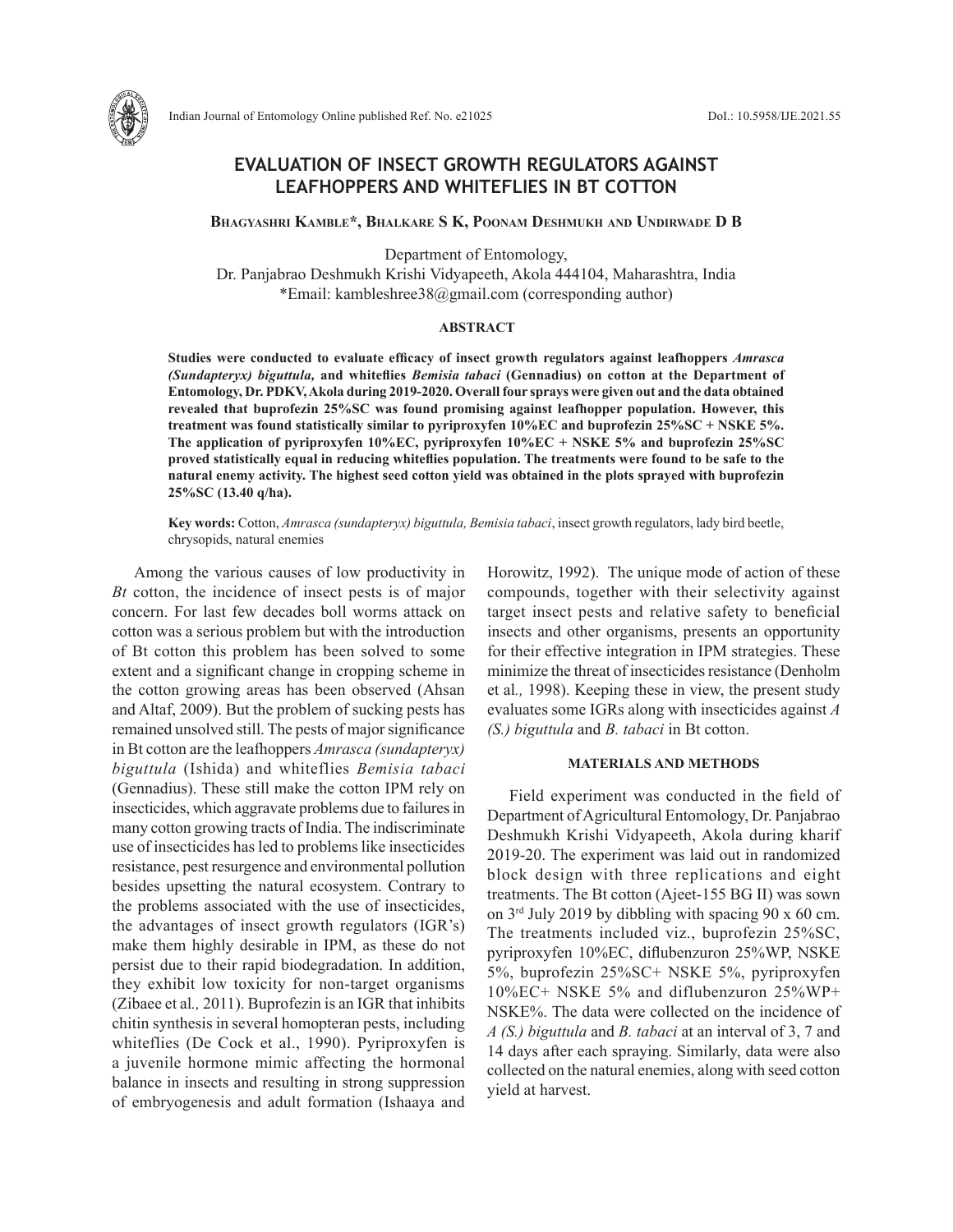| Seed<br>Mean counts of predators | cotton<br>No/plant | yield<br>q/ha)<br>Spiders<br>${\rm Chry}\text{-}$ | sopids |                      | 13.40            |            | 12.39            |               | 9.77                            |                |         |      | 1.09 | 11.79      |                                                                                                                                               | $\begin{array}{c} 1.29 \\ 1.13 \\ 1.24 \\ 1.11 \\ 1.11 \\ 1.11 \\ 1.11 \\ 1.10 \\ 1.20 \\ 1.11 \\ 1.20 \\ 1.11 \\ 1.11 \\ 1.11 \\ 1.11 \\ 1.11 \\ 1.11 \\ 1.11 \\ 1.11 \\ 1.11 \\ 1.11 \\ 1.11 \\ 1.11 \\ 1.12 \\ 1.13 \\ 1.13 \\ 1.14 \\ 1.13 \\ 1.14 \\ 1.13 \\ 1.14 \\ 1.15 \\ 1.15 \\ 1.16 \\ 1.17 \\ 1.$<br>$\begin{array}{c} 1.00 \\ 0.99 \\ 0.95 \\ 0.00 \\ 0.00 \\ 0.00 \\ 0.00 \\ 0.01 \\ 0.01 \\ 0.01 \\ 0.01 \\ 0.01 \\ 0.01 \\ 0.01 \\ 0.01 \\ 0.01 \\ 0.01 \\ 0.01 \\ 0.01 \\ 0.01 \\ 0.01 \\ 0.01 \\ 0.01 \\ 0.01 \\ 0.01 \\ 0.01 \\ 0.01 \\ 0.01 \\ 0.01 \\ 0.01 \\ 0.01 \\ 0.01 \\ 0.01 \\ 0.01 \\ 0.01 \\ 0.$ | 1.37             |                 | $1.39$<br>$1.18$<br>$1.28$<br>$(1.12)$ | 0.70              |              | $1.34$<br>$1.16$<br>$1.14$<br>$(1.05)$ |                   | 7.12   | 0.56<br>$1.53$<br>$1.24$ )<br>$0.04$<br>$\frac{1.59}{1.25}$    |
|----------------------------------|--------------------|---------------------------------------------------|--------|----------------------|------------------|------------|------------------|---------------|---------------------------------|----------------|---------|------|------|------------|-----------------------------------------------------------------------------------------------------------------------------------------------|--------------------------------------------------------------------------------------------------------------------------------------------------------------------------------------------------------------------------------------------------------------------------------------------------------------------------------------------------------------------------------------------------------------------------------------------------------------------------------------------------------------------------------------------------------------------------------------------------------------------------------|------------------|-----------------|----------------------------------------|-------------------|--------------|----------------------------------------|-------------------|--------|----------------------------------------------------------------|
|                                  |                    | LLB                                               |        |                      |                  |            |                  |               |                                 |                |         |      |      |            |                                                                                                                                               | 117<br>1120 - 1120 - 1130<br>1130 - 1130 - 1131<br>1131 - 1131 - 1131                                                                                                                                                                                                                                                                                                                                                                                                                                                                                                                                                          |                  |                 | $1.27$<br>$(1.10)$                     |                   |              | $1.19$<br>$(1.09)$                     |                   |        | $1.48$<br>$1.22$ )<br>$0.05$                                   |
| Mean                             |                    |                                                   |        |                      |                  |            |                  |               |                                 |                |         |      |      |            |                                                                                                                                               | $\begin{array}{c} 1.32 \\ 1.11) \\ 0.97 \\ 0.96 \\ 2.47 \\ 1.59 \\ 1.29 \\ 1.43 \\ 1.10 \\ 1.10 \\ 1.10 \\ 1.10 \\ 1.10 \\ 1.10 \\ 1.10 \\ 1.10 \\ 1.10 \\ 1.10 \\ 1.10 \\ 1.10 \\ 1.11 \\ 1.11 \\ 1.11 \\ 1.12 \\ 1.13 \\ 1.14 \\ 1.15 \\ 1.15 \\ 1.16 \\ 1.17 \\ 1.17 \\ 1.18 \\ 1.19 \\ 1.19 \\ 1.13 \\ 1$                                                                                                                                                                                                                                                                                                                  |                  |                 | (1.01)                                 |                   |              | $2.14$<br>$(1.44)$                     |                   |        | $2.81$<br>1.65)                                                |
| No. of whiteflies/ leaf          |                    |                                                   |        | $4$ DAS              |                  |            |                  |               |                                 |                |         |      |      |            |                                                                                                                                               | $\begin{array}{c}\n 1.84 \\  1.33 \\  1.38 \\  1.16 \\  2.95 \\  2.22 \\  1.47 \\  1.87 \\  1.34 \\  1.34\n \end{array}$                                                                                                                                                                                                                                                                                                                                                                                                                                                                                                       |                  |                 | $1.46$<br>$(1.20)$                     |                   |              | $2.61$<br>$1.60$                       |                   |        | $3.14$<br>1.75)                                                |
|                                  |                    |                                                   |        | 7 DAS                |                  |            |                  |               |                                 |                |         |      |      |            |                                                                                                                                               |                                                                                                                                                                                                                                                                                                                                                                                                                                                                                                                                                                                                                                |                  |                 |                                        |                   |              | 1.35                                   |                   |        | $\begin{array}{c} 2.68 \\ 1.62 \end{array}$                    |
|                                  |                    |                                                   |        | DAS.                 |                  |            |                  |               |                                 |                |         |      |      |            |                                                                                                                                               | $\begin{array}{l} 1.07 \\ 1.00 \\ 0.73 \\ 0.84 \\ 2.20 \\ 1.40 \\ 1.21 \\ 1.21 \\ 1.21 \\ 1.21 \\ 1.31 \\ 1.40 \\ 1.21 \\ 1.31 \\ 1.40 \\ 1.31 \\ 1.31 \\ 1.31 \\ 1.32 \\ 1.33 \\ 1.33 \\ 1.33 \\ 1.33 \\ 1.33 \\ 1.33 \\ 1.33 \\ 1.33 \\ 1.33 \\ 1.33 \\ 1.33 \\ 1.33 \\ 1.33 \\ 1.33 \\ 1.33 \\ 1.33 \\ 1.$                                                                                                                                                                                                                                                                                                                  |                  |                 | $\frac{0.88}{0.92}$                    |                   |              | 1.36                                   |                   |        | $\frac{2.61}{1.59}$                                            |
|                                  |                    |                                                   |        | DBS                  |                  |            |                  |               |                                 |                |         |      |      |            |                                                                                                                                               |                                                                                                                                                                                                                                                                                                                                                                                                                                                                                                                                                                                                                                |                  |                 | (1.01)                                 |                   |              | $1.18$<br>$(1.09)$                     |                   |        | $1.31$<br>$1.14$                                               |
| Mean                             |                    |                                                   |        |                      |                  |            |                  |               |                                 |                |         |      |      |            |                                                                                                                                               | 0.94<br>0.960<br>1.02 0.7<br>1.42 1.7<br>1.11<br>1.11 1.11 1.11<br>1.11 1.11 1.11                                                                                                                                                                                                                                                                                                                                                                                                                                                                                                                                              |                  |                 | $1.34$<br>$(1.14)$                     |                   |              | $1.72$<br>$(1.30)$                     |                   |        | $2.48$<br>1.56)<br>1.56<br>0.18                                |
| No. of leafhoppers/ leaf         |                    |                                                   |        | 4 DAS                |                  |            |                  |               |                                 |                |         |      |      |            |                                                                                                                                               | $\begin{array}{c} 1.22 \\ 1.10 \\ 1.33 \\ 1.41 \\ 2.41 \\ 3.86 \\ 1.37 \\ 1.37 \\ 1.24 \\ 1.39 \\ 1.37 \\ 1.24 \\ 1.37 \\ 1.24 \\ 1.37 \\ 1.37 \\ 1.37 \\ 1.37 \\ 1.37 \\ 1.38 \\ 1.37 \\ 1.37 \\ 1.38 \\ 1.37 \\ 1.39 \\ 1.33 \\ 1.35 \\ 1.37 \\ 1.38 \\ 1.39 \\ 1.39 \\ 1.33 \\ 1.35 \\ 1.37 \\ 1.38 \\ 1.$                                                                                                                                                                                                                                                                                                                  |                  |                 | 1.72                                   |                   |              | $2.13$<br>1.45)                        |                   |        | $2.78$<br>1.66)<br>$\begin{array}{c} 0.06 \\ 0.19 \end{array}$ |
|                                  |                    |                                                   |        | SV<br>$\overline{1}$ |                  |            |                  |               |                                 |                |         |      |      |            | $\begin{array}{r} 82 \\ 0.90 \\ 0.94 \\ 0.99 \\ 0.99 \\ 0.99 \\ 0.91 \\ 0.93 \\ 0.94 \\ 0.94 \\ 0.94 \\ 0.94 \\ \hline \end{array}$<br>(0.96) |                                                                                                                                                                                                                                                                                                                                                                                                                                                                                                                                                                                                                                |                  | 22<br>(1.09)    |                                        | 58                | (1.24)       |                                        |                   |        | $2.43$<br>$(1.54)$<br>$0.05$<br>$0.17$                         |
|                                  |                    |                                                   |        | 3 DAS                | 0.78             | (187)      |                  |               | $1.87\,$                        | 1.35)          |         | 1.19 | 1.08 |            | $\frac{1.11}{(1.05)}$                                                                                                                         |                                                                                                                                                                                                                                                                                                                                                                                                                                                                                                                                                                                                                                | 1.09             | (1.04)          |                                        | 1.46              | 1.20)        |                                        | 2.23              | 1.48)  | 0.05                                                           |
|                                  |                    |                                                   |        | 1 DBS                |                  | (1.06)     | 1.23             | $\Xi$         | $\overline{1}\cdot\overline{3}$ | 1.14           |         | 1.87 |      |            | $(1.37)$<br>1.19<br>(1.09)                                                                                                                    |                                                                                                                                                                                                                                                                                                                                                                                                                                                                                                                                                                                                                                | 0.96             | (0.98)          |                                        | 1.52              | (1.23)       |                                        | 1.34              | (1.16) |                                                                |
| Treatments and                   | concentration      |                                                   |        |                      | Buprofezin 25%SC | $(0.05\%)$ | Pyriproxyfen     | 10%EC (0.02%) | Diflubenzuron                   | 25%WP (0.015%) | NSKE 5% |      |      | Buprofezin | $25\%SC(0.05\%)+$                                                                                                                             | NSKE (5%)                                                                                                                                                                                                                                                                                                                                                                                                                                                                                                                                                                                                                      | Pyriproxyfen 10% | EC $(0.02\%)$ + | NSKE (5%)                              | Diflubenzuron 25% | WP (0.015 %) | NSKE $(+5%)$                           | Untreated control |        | $SE(m) \pm$                                                    |
| $\overline{S}$ .                 | Σò.                |                                                   |        |                      |                  |            | $\mathrel{\sim}$ |               | 3                               |                | 4       |      |      | 5          |                                                                                                                                               |                                                                                                                                                                                                                                                                                                                                                                                                                                                                                                                                                                                                                                | $\circ$          |                 |                                        | Γ                 |              |                                        | $\infty$          |        |                                                                |

Table 1. Effect of IGR's on cotton pests and natural enemies Table 1. Effect of IGR's on cotton pests and natural enemies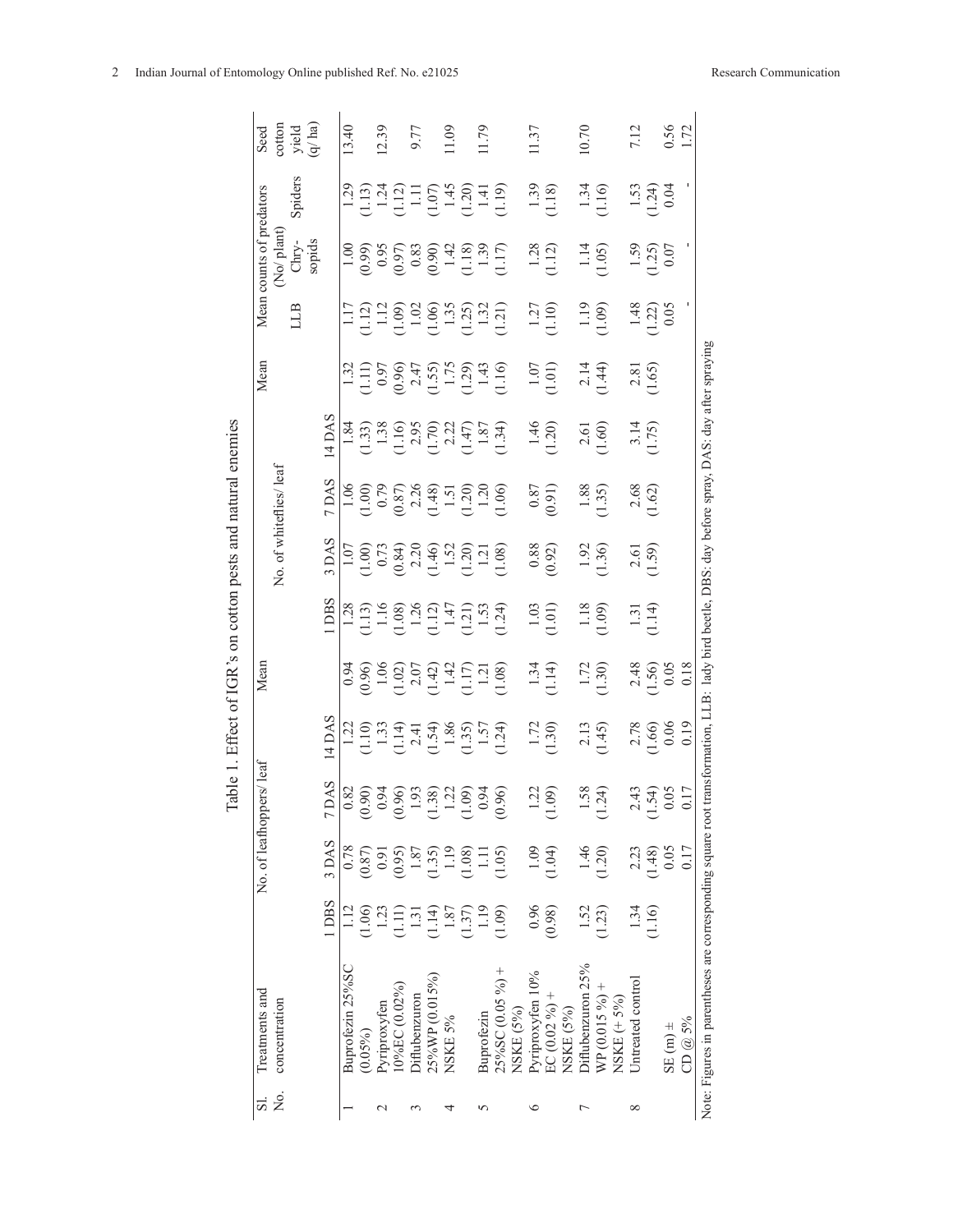### **RESULTS AND DISCUSSION**

The data on the efficacy of IGR's on the incidence of *A (S.) biguttula* after four sprays revealed same trend of efficacy at 3, 7 and 14 days after spray; cumulative mean data showed that buprofezin 25%SC led to minimum number of leafhoppers (0.94/ leaf), statistically on par with pyriproxyfen 10%EC (1.06/ leaf) and buprofezin 25%SC+ NSKE 5% (1.21/ leaf). The treatment of pyriproxyfen 10%EC + NSKE 5%, NSKE 5% and diflubenzuron 25%WP + NSKE 5% proved moderately effective, while diflubenzuron 25%WP was found at par with untreated control (2.48/ leaf) (Table 1). The effectiveness of buprofezin against leafhoppers finds support in the research carried out by earlier workers like Kalyan et al. (2017) and Naik et al. (2017). Similar results were also obtained by Halappa and Patil (2014). Ambarish et al. (2017) and Choudhary et al. (2015) reported the effectiveness of pyriproxyfen 10%EC against leafhoppers in cotton.

Against *B. tabaci*, at three days after spray the treatments viz*.,* pyriproxyfen 10%EC, pyriproxyfen 10%EC+ NSKE 5% and buprofezin 25%SC emerged as the most effective; buprofezin 25%SC+ NSKE 5% and NSKE 5% and diflubenzuron 25%WP+ NSKE 5% were the next best; and diflubenzuron 25%WP proved comparatively less effective. At seven and fourteen days after treatment similar trend of efficacy was observed. These results on *B. tabaci* agree with those of earlier workers- Sahito et al. (2015) on pyriproxyfen 10EC against *B. tabaci*; and those of Thumar et al. (2018) and Kumar et al. (2016). Kalyan et al. (2017) reported maximum reduction with buprofezin 25SC. Similar results were also obtained by Das and Isalam (2014) with buprofezin 40SC @ 2 ml/ l against *B. tabaci* on brinjal.

The data on the natural enemies viz; ladybird beetle, chrysopids and spiders obtained at different intervals indicated non-significant differences among the treatments**.** However, numerically a greater number of natural enemies were recorded in untreated control plots. The results revealed that all the treatments were found less detrimental to the predatory fauna. These results are in accordance with those of Gogi et al. (2006) and Naik et al. (2017) that buprofezin appeared safe to predators. Similarly, Ananthi et al. (2017) reported that, the neem seed kernel extract 5% protected the natural enemies like spiders and coccinellids as against imidacloprid spray in chilli ecosystem. As regards yield, buprofezin 25%SC was found to be the most promising treatment with seed cotton yield of 13.40 q/ ha (Table 1); this treatment was found at par with pyriproxyfen  $10\%$ EC (12.39 q/ ha) and buprofezin  $25\%$ SC + NSKE 5% (11.09 q/ ha). These results find support from those of Nemade et al. (2017) and Kalyan et al. (2017) on seed cotton yield with buprofezin 25SC. However, Choudhary et al. (2015) reported that pyriproxyfen 10EC at different doses proved better than commercial check acetamiprid  $20SP\left(\frac{a}{2}\right)$  20g a.i./ ha and difenthiuron  $50WP$   $@$   $300g$  a.i./ ha in harvesting higher yields. Hole et al. (2015) recorded seed cotton yield of 12.31 q/ ha in treatment with NSKE 5%.

## **ACKNOWLEDGEMENTS**

Authors thank the Dean, Faculty of Agriculture Dr. Panjabrao Deshmukh Krishi Vidyapeeth, Akola for providing necessary facilities and support.

#### **REFERENCES**

- Ahsan R, Altaf Z. 2009. Development, adoption and performance of *Bt* Cotton in Pakistan: a review. Pakistan Journal of Agricultural Research 22: 73-85.
- Ambarish S, Shashi K C, Somu G, Navi S. 2017. Studies on the Bioefficacy of new insecticide molecules against insect pests in cotton AICRP on cotton. Journal of Entomology and Zoology Studies 5(6): 544-548.
- Ananthi M, Selvaraju P, Sundaralingam K. 2017. Evaluation of seed bio priming with biocontrol agents and biopesticides spraying on pests and its effect on seed yield and quality in chilli. Journal of Environmental Zoology Sciences 5(4): 667-672.
- Choudhary R K, Singh S B. 2015. Evaluation of pyriproxyfen 10 EC against sucking insect pests of cotton. Journal of Cotton Research and Development 29(1): 99-102.
- Das G, Islam T. 2014. Relative efficacy of some newer insecticides on the mortality of jassid and whitefly in brinjal. International Journal Research Biological Science 4 (3): 89-93.
- Denholm I, Cahill M, Dennehy T J, Horowitz A R. 1998. Challenges with managing insecticide resistance in agricultural pests exemplified by the whitefly *Bemisia tabaci*. Philosophy of Transaction of Royal Society (London B) 353 (1376): 1757-1767.
- De Cock A, Ishaaya I, Degheele D, Veierov D. 1990. Vapor toxicity and concentration-dependent persistence of buprofezin applied to cotton foliage for controlling the sweet potato whitefly (Homoptera: Aleyrodidae). Journal of Economic Entomology 84:1254-1260.
- Gogi M D, Rana M S, Dosdall L M, Arif M J, Keddie A B, Ashfaq M. 2006. Effectiveness of two insect growth regulators against *Bemisia tabaci* (Gennadius) (Homoptera: Aleyrodidae) and *Helicoverpa armigera* (Hubner) (Lepidoptera: Noctuidae) and their impact on population densities of arthropod predators in cotton in Pakistan. Pest Management Science 62(10): 982-990.
- Halappa B, Patil R K, 2014. Bioefficacy of different insecticides against cotton leafhopper, *Amarasca biguttula biguttula* (Ishida) under field condition. Trends in Biosciences 7(10): 908-914.
- Hole U B, Gangurde S M, Sarode N D, Bharud R W. 2015. Bio efficacy of wild plant extract for biological control of insect pests of *Bt*  cotton. Asian Journal of Bioscience 10(2): 167-170.